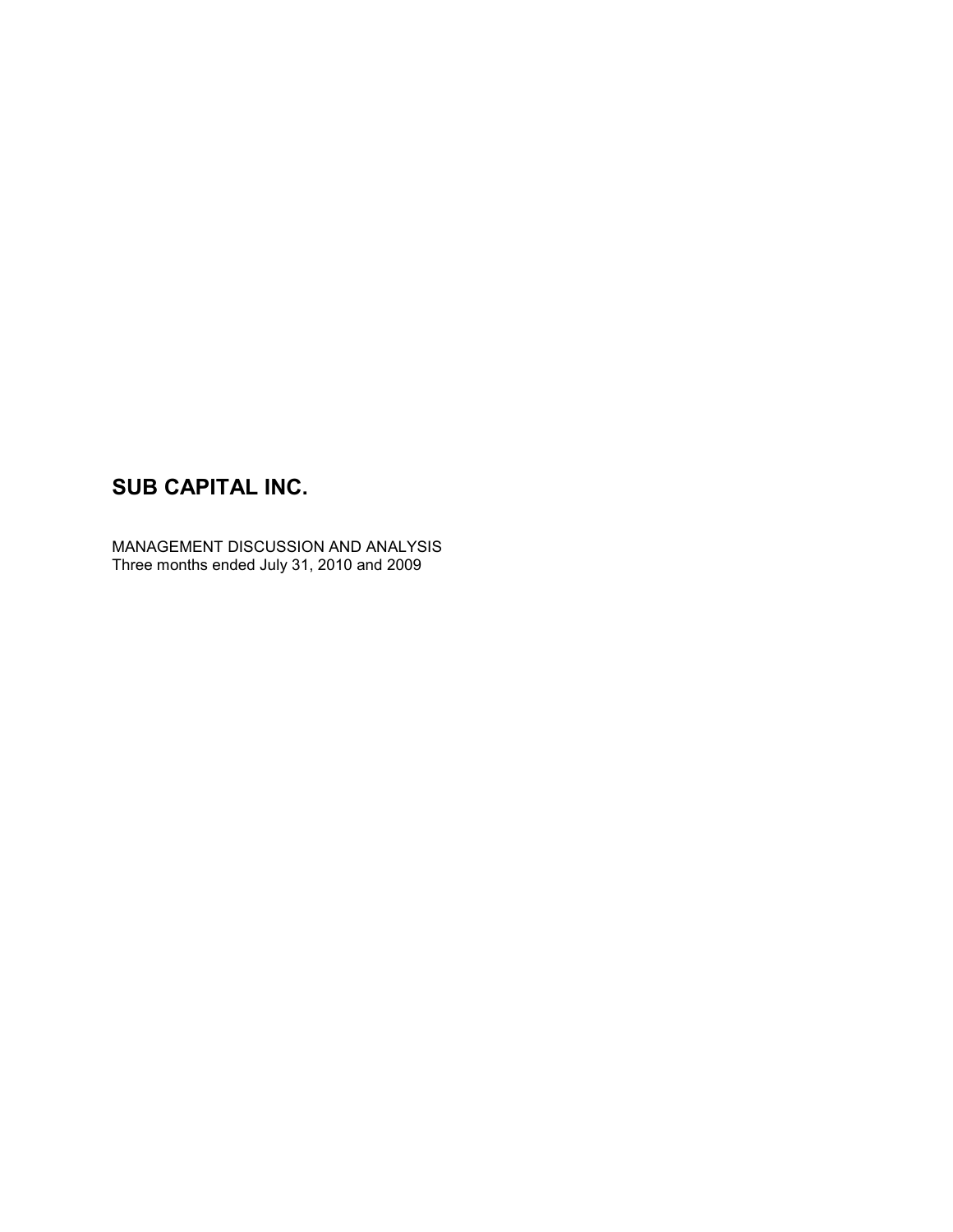Management Discussion & Analysis Three months ended July 31, 2010 and 2009

The Management Discussion and Analysis ("MD&A") of SUB Capital Inc. (the "Company" or "SUB") for the three months ended July 31, 2010 and 2009 has been prepared by management in accordance with the requirements of National Instrument 51-102 as of September 23, 2010 and should be read in conjunction with the interim financial statements and related notes thereto of the Company as at and for the three months ended July 31, 2010 and 2009 and the audited financial statements and related notes thereto of the Company, as at and for the years ended April 30, 2010 and 2009, which were prepared in accordance with Canadian generally accepted accounting principles.

Forward-looking statements look into the future and provide an opinion as to the effect of certain events and trends on the business. Forward-looking statements may include words such as "plans", "intends", "anticipates", "should", "estimates", "expects", "believes", "indicates", "suggests" and similar expressions.

This MD&A, in particular the "Outlook" section, contains forward-looking statements. These forward-looking statements, including without limitation: statements about the Company's plans to seek a business opportunity and outlook; interpretations and discussion of possible alternatives in seeking business opportunities. As such all forward-looking statements are based on current expectations and various estimates, factors and assumptions and involve known and unknown risks, uncertainties and other factors. It is important to note that: unless otherwise indicated, forward-looking statements in this MD&A describe the Company's expectations as of September 23, 2010. Readers are cautioned not to place undue reliance on these statements as the Company's actual results, performance or achievements may differ materially from any future results, performance or achievements expressed or implied by such forward-looking statements if known or unknown risks, uncertainties or other factors affect the Company's business, or if the Company's estimates or assumptions prove inaccurate. Such risks and other factors include, among others, risks related to the integration of acquisitions; risks related to operations; actual results of current exploration activities; actual results of current reclamation activities; conclusions of economic evaluations; changes in project parameters as plans continue to be refined; any applicable future prices of products that might relate to the development of a business opportunity; accidents, labor disputes and other relevant business risks; delays in obtaining governmental approvals or financing or in the completion of development or construction activities, as well as those factors discussed in the section entitled "Risk Factors" appearing elsewhere herein. Therefore, the Company cannot provide any assurance that forward-looking statements will materialize; and subject to applicable laws, the Company assumes no obligation to update or revise any forward-looking statement, whether as a result of new information, future events or any other reason.

The material assumptions that were applied in making the forward looking statements in this MD&A include: execution of the Company's existing plans or its on-going search for new business opportunities and any related financing that will be required, either of which may change due to changes in the views of the Company or if new information arises which makes it prudent to change such plans or searches; and, the accuracy of the current perspective that on-going or proposed exploration projects can be financed.

### **Company Overview**

The Company was incorporated under the laws of Canada on November 9, 2005. The Company's is currently designated as inactive and its shares are currently trading on the NEX Exchange. The Company's main focus is to identify a business, property or an asset with the objective of acquiring them or an interest therein.

On June 25, 2010, the Company entered into an option agreement to acquire a 75% interest in a property located in Saskatchewan. The proposed transaction will constitute as the Company's Change of Business under the policies of the TSX Venture Exchange ("Exchange"). If the acquisition is completed, the Company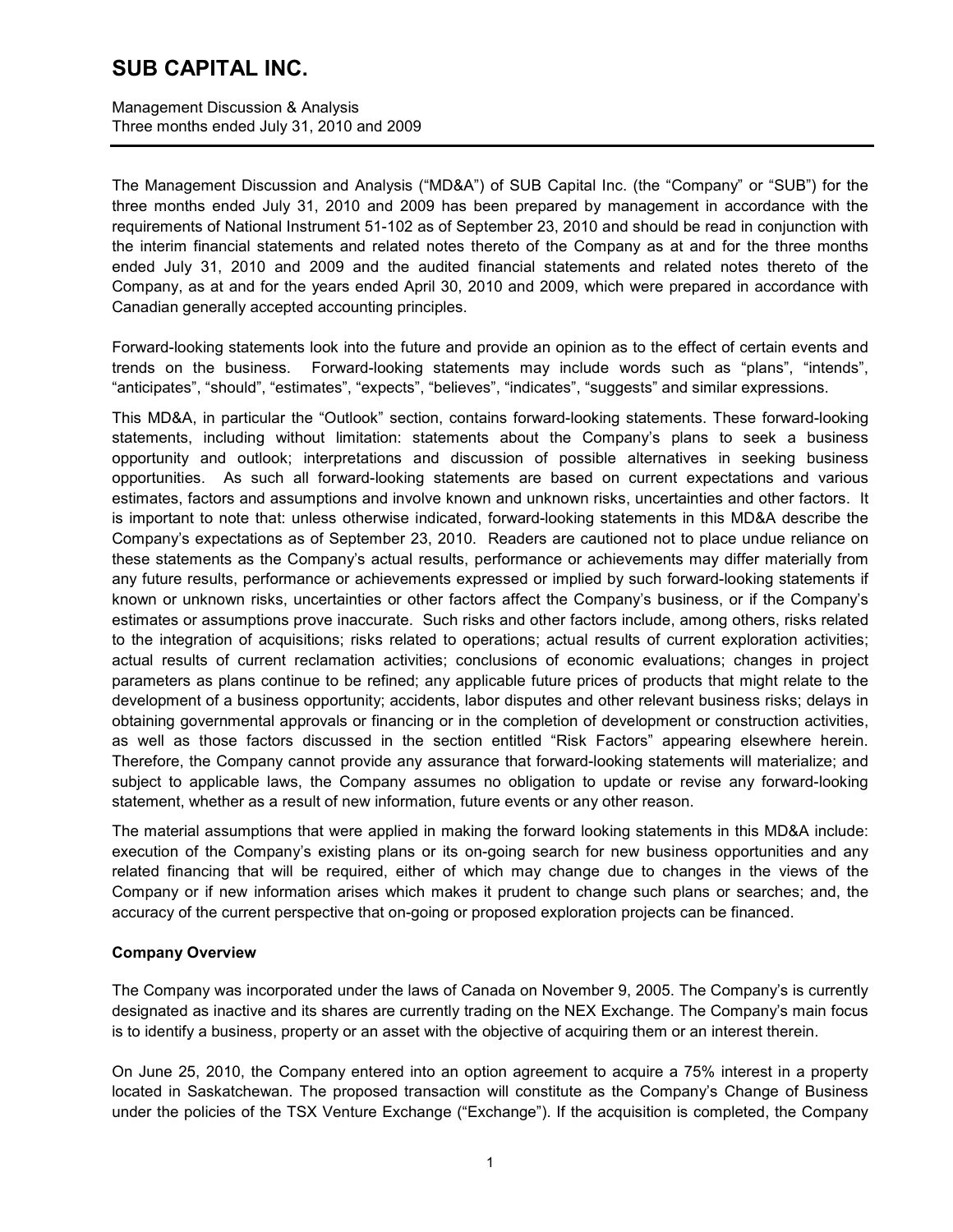Management Discussion & Analysis Three months ended July 31, 2010 and 2009

will be classified as a Tier 2 Mining Issuer of the Exchange. On September 23, 2010, the Company received Exchange acceptance of its Change of Business and effective September 24, 2010, the Company's common shares will transfer from the NEX Board to the Exchange as a Tier 2 Mining Issuer and will commence trading on the Exchange under the trading symbol "SUB". See "*Change of Business*".

### **Results of Operations**

### Three months ended April 30, 2010 compared with three months ended April 30, 2009

During the three months ended July 31, 2010, the Company reported a net loss of \$28,179 or \$0.002 per share compared to a net loss of \$1,497 or \$0.0004 per share during the three months ended July 31, 2009, representing an increase in loss of \$26,682. The increase in loss was primarily attributable to an increase in general and administrative expenses.

General and administrative expenses increased by \$26,682 from \$1,497 during the three months ended July 31, 2009 to \$28,179 during the three months ended July 31, 2010. The increase resulted from increases in consulting and management fees of \$7,500, interest and bank charges of \$111, office, rent and administration of \$4,061, professional fees of \$7,412, regulatory fees of \$3,450, transfer agent of \$3,198 and travel and promotion of \$950.

The overall increase in general and administrative expenses was attributable to increased corporate activity as a result of the Company's proposed Change of Business and related transactions such as private placement financings on April and May 2010 and management changes. During the three months ended July 31, 2009, the Company's operations were restricted to sustaining the NEX listing and seeking new business opportunities to reactivate the Company, hence, minimal operating expenses were incurred.

| Quarter ended    | Interest Income<br>\$ | Income (Loss)<br>\$ | Earnings (Loss)<br>per share<br>\$ |
|------------------|-----------------------|---------------------|------------------------------------|
| July 31, 2010    |                       | (28, 179)           |                                    |
| April 30, 2010   |                       | (157, 567)          | (0.03)                             |
| January 31, 2010 |                       | (58, 954)           | (0.02)                             |
| October 31, 2009 |                       | (14, 361)           | (0.02)                             |
| July 31, 2009    |                       | (1, 497)            |                                    |
| April 30, 2009   |                       | (82, 341)           | (0.01)                             |
| January 31, 2009 |                       | (41, 397)           | (0.02)                             |
| October 31, 2008 |                       | 172,015             | 0.07                               |
| July 31, 2008    |                       | (35,294)            | (0.01)                             |

### **Summary of Quarterly Results**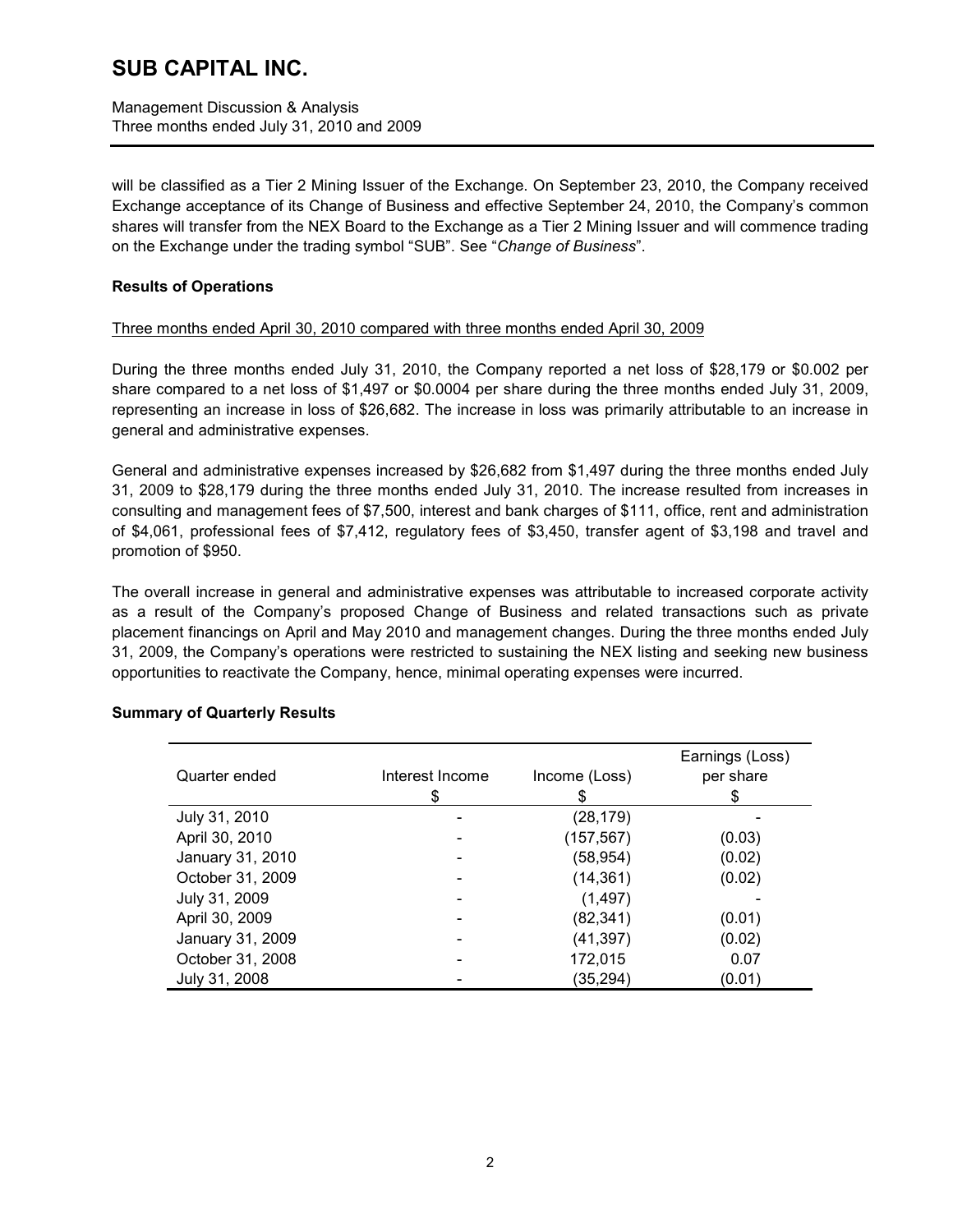Management Discussion & Analysis Three months ended July 31, 2010 and 2009

### **Change of Business**

On June 25, 2010, the Company entered into an option agreement with Unity Energy Corp. ("Unity") whereby the Company has been granted an option (the "Option") to earn a 75% interest in the Thorburn Lake Property located within the Athabasca Basin, in the La Ronge Mining District of northern Saskatchewan (the "Property").

Unity currently has an option to acquire a 100% undivided interest in the Property pursuant to an agreement dated February 22, 2010 with GWN Investment Ltd. ("GWN") by paying GWN an aggregate of \$610,000 over a period of three years, issuing 750,000 common shares of Unity to GWN and incurring \$2,500,000 in exploration expenditures on the Property as follows:

- a) paying GWN \$10,000 and issuing to GWN 750,000 shares of Unity on or before March 1, 2010 (completed);
- b) paying GWN a further \$100,000 on or before December 31, 2011;
- c) paying GWN a further \$200,000 on or before December 31, 2012;
- d) paying GWN a further \$300,000 on or before December 31, 2013; (payments set out in (b) through (d) are hereinafter referred to as the "Underlying Payments"); and
- e) incurring \$2,500,000 in exploration expenditures prior to February 22, 2014.

In addition, there is reserved to GWN a 1% net smelter return ("NSR") which may be purchased at any time by Unity by paying GWN \$1,000,000 less all amounts previously received by GWN as NSR payments.

The Company may exercise the Option by:

- a) paying Unity \$30,000 within three business days of Exchange approval (paid subsequent to July 31, 2010); and
- b) making the Underlying Payments directly to GWN as outlined above; and
- c) incurring \$2,400,000 in exploration expenditures prior to February 22, 2014, including not less than \$200,000 on or before December 31, 2011.

The Company has the right to terminate the Option at anytime by giving 30 days' notice subject to a requirement to meet any unsatisfied obligations that shall have accrued up until such termination.

The Property consists of one mineral disposition comprising approximately 4,966 hectares, located within the Athabasca Basin, in the La Ronge Mining District of Northern Saskatchewan. The Property is situated approximately 17 kilometers east of Cameco's Cigar Lake mine, the world's second largest known high-grade unconformity-related uranium deposit, with a NI 43-101-compliant Proven and Probable Mineral Reserves estimate of over 209 million pounds of U3O8. The target of interest on the Property is uranium mineralization located below, above, or across the major structural unconformity between Athabasca Basin sandstones and underlying meta-sedimentary rocks.

Subsequent to July 31, 2010, the Company has received Exchange acceptance of its Change of Business and effective September 24, 2010, the Company's common shares will transfer from the NEX Board to the Exchange as a Tier 2 Mining Issuer and will commence trading on the Exchange under the trading symbol "SUB".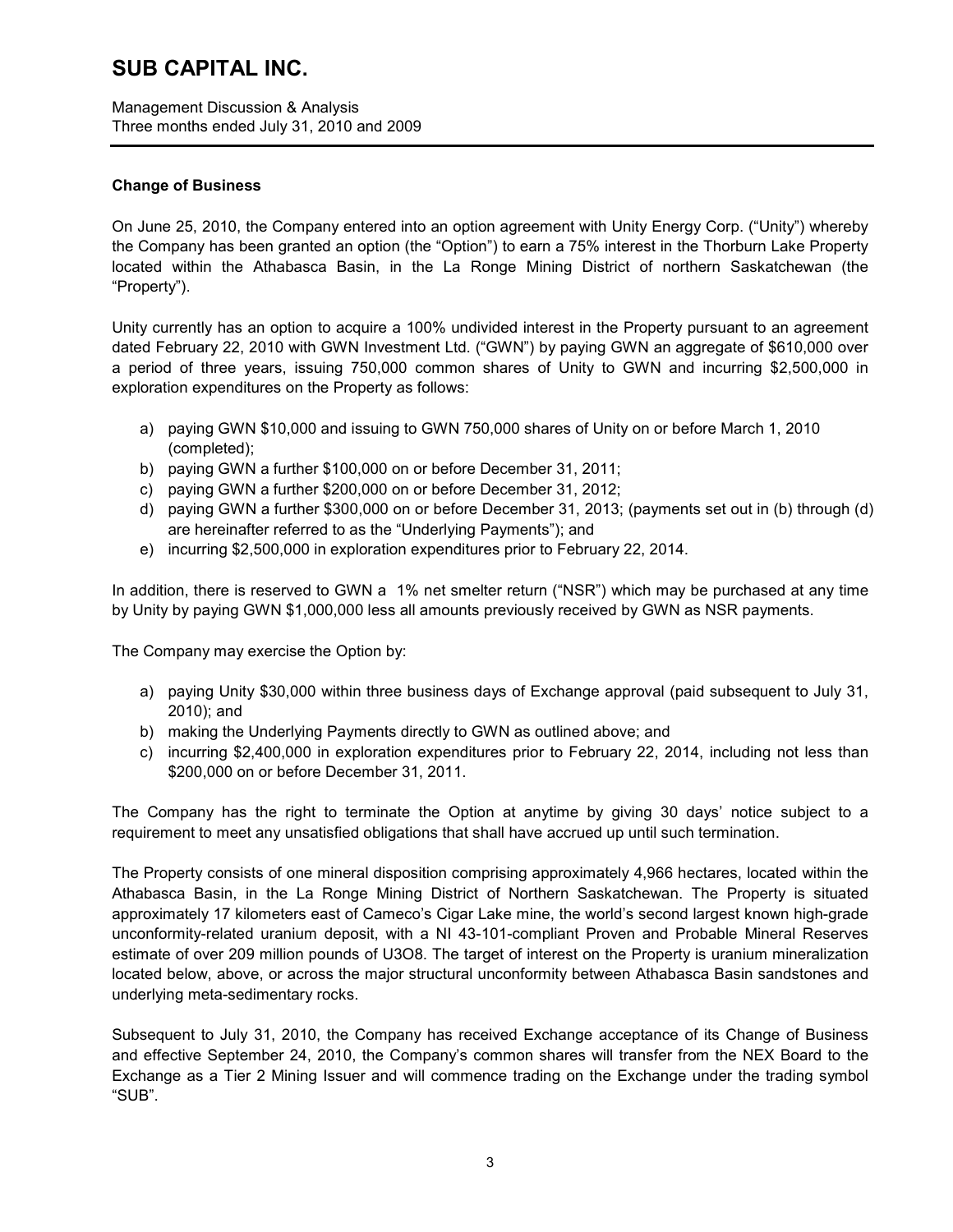Management Discussion & Analysis Three months ended July 31, 2010 and 2009

### **Liquidity and Capital Resources**

The Company has financed its operations and met its capital requirements primarily through the sale of capital stock and from loans from related parties. The Company's main source of liquidity consisted of cash and cash equivalents. As at July 31, 2010, the Company had cash and cash equivalents of \$390,717 representing an increase of \$227,234 compared with cash and cash equivalents of \$163,483 at April 30, 2010.

The Company's cash and cash equivalents at March 31, 2010 were held for working capital purposes and were invested primarily in Guaranteed Investment Certificates.

The Company reported working capital of \$369,751 at July 31, 2010 as compared to working capital of \$337,382 as at April 30, 2010, representing an increase in working capital by \$32,369. Cash and cash equivalents increased by \$227,234 from \$163,483 at April 30, 2010 to \$390,717 at July 31, 2010. The increase in cash resulted mainly from net proceeds received from private placements of \$278,838 offset by outflows of cash for operations of \$41,059 and deferred costs of \$10,545.

Current assets excluding cash at July 31, 2010 consisted of amounts receivable of \$14,817, prepaid expenses and deposits of \$4,896 and deferred costs of \$10,545 as compared to share subscription receipts in transit of \$218,290 and amounts receivable of \$10,439 at July 31, 2009.

During the three months ended July 31, 2010, the Company closed a non-brokered private placement of 805,001 units at \$0.09 per unit for gross proceeds of \$72,450. The Company paid a finder's fee consisting 80,500 common shares at a deemed price of \$0.09 per share for a gross consideration of \$7,245 and legal fees of \$11,902 totaling \$19,147.

During the year ended April 30, 2010, the Company closed a non-brokered private placement of 6,011,078 units at \$0.09 per unit for gross proceeds of \$540,997. The Company paid a finder's fee consisting 489,463 common shares at a deemed price of \$0.09 per share for a gross consideration of\$ 44,051 and legal fees of \$27,000 totaling \$71,051.

As at the date of this MD&A, the other source of funds currently potentially available to the Company are through the exercise of the following outstanding exercisable options:

| Number of options | Exercise price | Expiry date        |
|-------------------|----------------|--------------------|
| 311,000           | \$0.135        | February 15, 2015  |
| 600,000           | \$0.125        | April 7, 2015      |
| 136,000           | \$0.22         | September 23, 2020 |
| 1,047,000         |                |                    |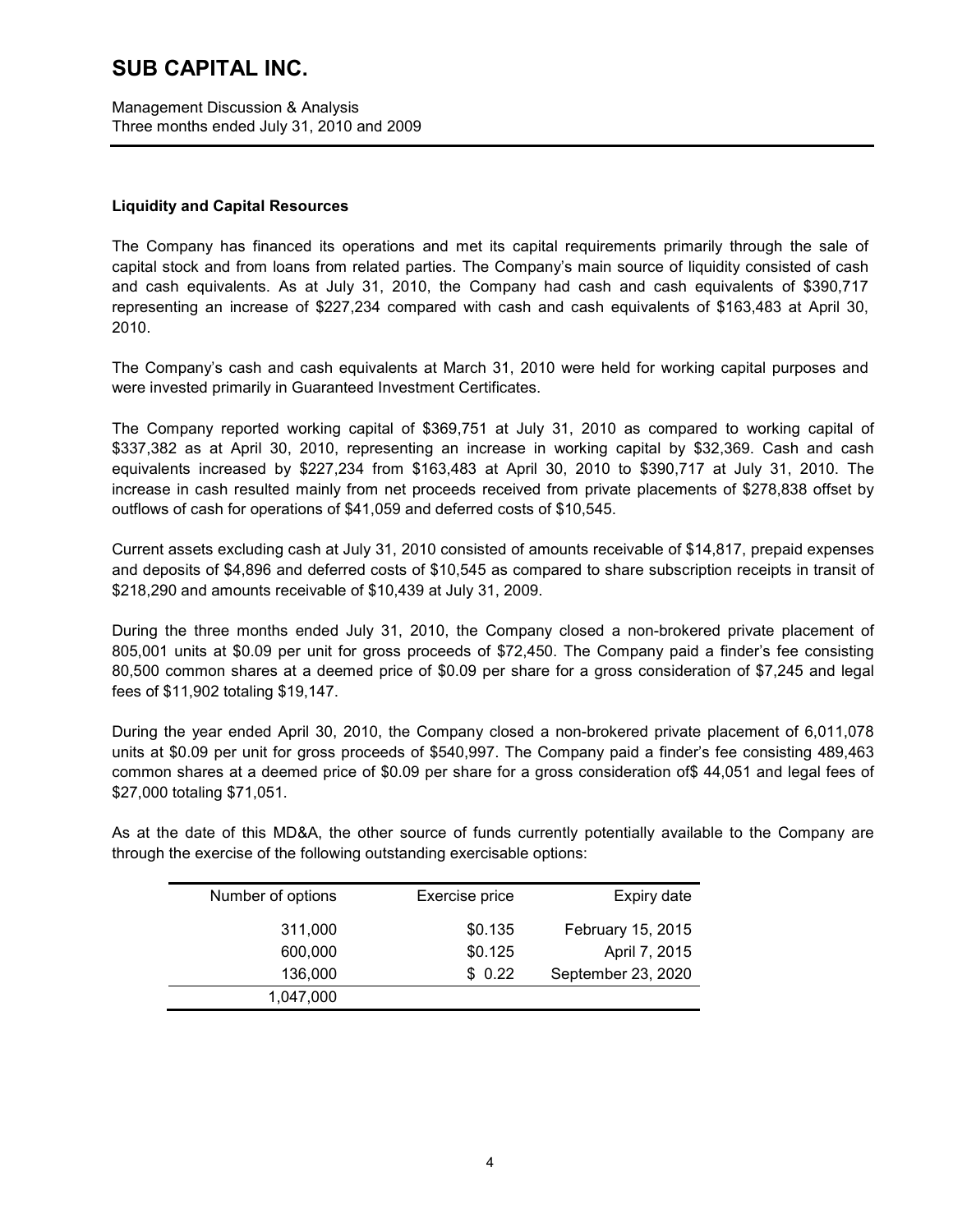| Management Discussion & Analysis          |
|-------------------------------------------|
| Three months ended July 31, 2010 and 2009 |

| Number of warrants | Exercise price | Expiry date       |
|--------------------|----------------|-------------------|
| 125,000            | \$2.000        | January 12, 2012  |
| 916,666            | \$1.500        | May 9, 2012       |
| 343,686            | \$1.000        | December 12, 2012 |
| 6,011,078          | \$0.125        | April 28, 2011    |
| 805,001            | \$0.125        | May 27, 2011      |
| 8,201,431          |                |                   |

and the following share purchase warrants:

However, there can be no assurance that these outstanding convertible securities will be exercised, particularly if the trading price of the common shares on the Exchange does not exceed, by a material amount and for a reasonable period, the exercise price of such convertible securities at some time prior to their expiry dates.

The Company presently has sufficient funds to continue its anticipated ongoing operations through the end of fiscal 2011. However, these funds are insufficient to cover the following anticipated exploration and option commitments for the next three years: \$300,000 by December 31, 2011, an additional option commitment of \$200,000 by December 31, 2012, an additional option commitment of \$300,000 by December 31, 2013 and a total of \$2,200,000 in exploration expenditures by February 22, 2014. Accordingly, the Company will need to secure additional financing if it wishes to maintain its interest in the Thorburn Lake Property.

Although the Company has previously been successful in raising the funds required for its operations, there can be no assurance that the Company will have sufficient financing to meet its future capital requirements or that additional financing will be available on terms acceptable to the Company in the future.

The Company's overall success will be affected by its current or future business activities. The Company is in the process of acquiring and exploring its interests in a resource property and has not yet determined whether this property contain mineral deposits that are economically recoverable. The recoverability of expenditures incurred to earn an interest in this resource property are dependent upon the existence of economically recoverable reserves, securing and maintaining title and beneficial interest in the property, obtaining necessary financing to explore and develop the property, and upon future profitable production or proceeds from disposition of its resource property.

### **Off-Balance Sheet Arrangements**

The Company does not utilize off-balance sheet arrangements.

### **Transaction with Related Parties**

During the three months ended July 31, 2010 and 2009, the Company entered into the following transactions with directors, officers and companies controlled by them: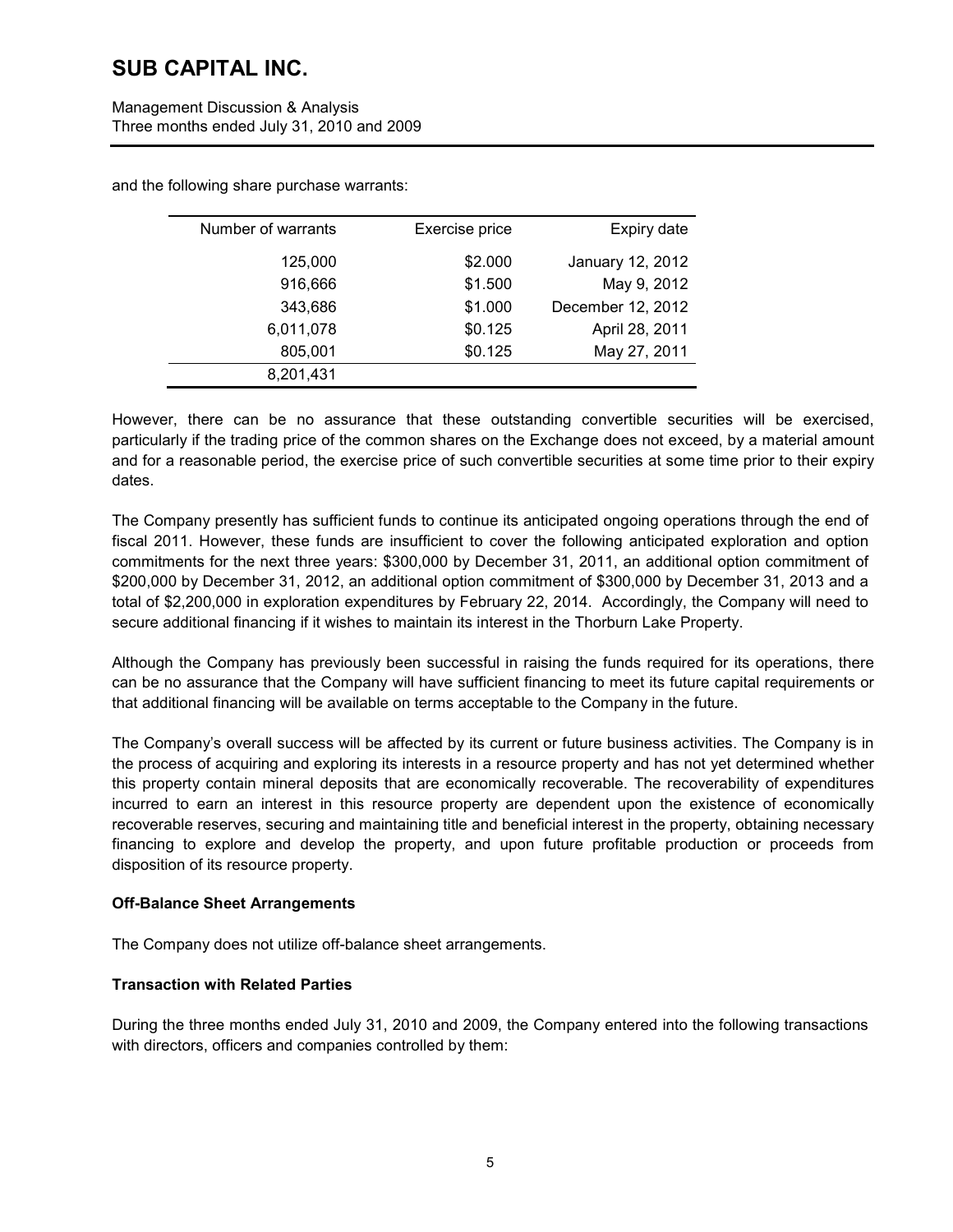Management Discussion & Analysis Three months ended July 31, 2010 and 2009

|                                 | 2010   | 2009   |
|---------------------------------|--------|--------|
|                                 | \$     | \$     |
| Management fees                 | 3,750  |        |
| Office, rent and administration | 3,300  |        |
| Share issue costs               | 11,902 |        |
| Legal fees                      | 1,988  |        |
| Interest paid                   |        | 13,495 |
| Premium paid                    |        | 11,208 |
|                                 | 20,940 | 24,703 |

The Company received a \$60,000 loan from a company controlled by an officer of the Company pursuant to a loan agreement dated August 16, 2010. The loan has a term of one year maturing August 31, 2011 and bears interest at 12% per annum.

Included in prepaid expenses was a rent deposit of \$1,200 (April 30, 2010 - \$Nil) and prepaid rent of \$3,696 (April 30, 2010 - \$Nil) paid to companies with an officer in common.

Included in accounts payable and accrued liabilities was a legal fee of \$12,934 (April 30, 2010 - \$9,800) payable to a company with an officer in common.

These transactions are in the normal course of business operations and are measured at the exchange amount, which is the amount of consideration established and agreed to by the related parties.

### **Subsequent Events**

The following events occurred subsequent to July 31, 2010:

a) The Company has received Exchange acceptance of its Change of Business See "*Change of Business*".

b) The Company arranged for loans totaling \$120,000 pursuant to loan agreements dated August 16, 2010. The loans have a term of one year maturing August 31, 2011 and bear interest at 12% per annum. Of the \$120,000 loan, \$60,000 is payable to a company controlled by an officer of the Company.

c) The Company granted an aggregate of 136,000 stock options to directors, officers and employees of the Company at a price of \$0.22 per share expiring ten years from date of grant.

### **Recent Accounting Pronouncements**

(a) International Financial Reporting Standards ("IFRS")

In February 2008, the CICA confirmed that publicly accountable enterprises will be required to adopt IFRS for fiscal year beginning on or after January 1, 2011 with earlier adoption permitted. Accordingly, the conversion to IFRS will be applicable to the Company's reporting no later than in the first quarter ended July 31, 2011, with restatement of comparative information presented. The conversion to IFRS will impact the Company's accounting policies, information technology and data systems, internal control over financial reporting, and disclosure controls and procedures. The transition may also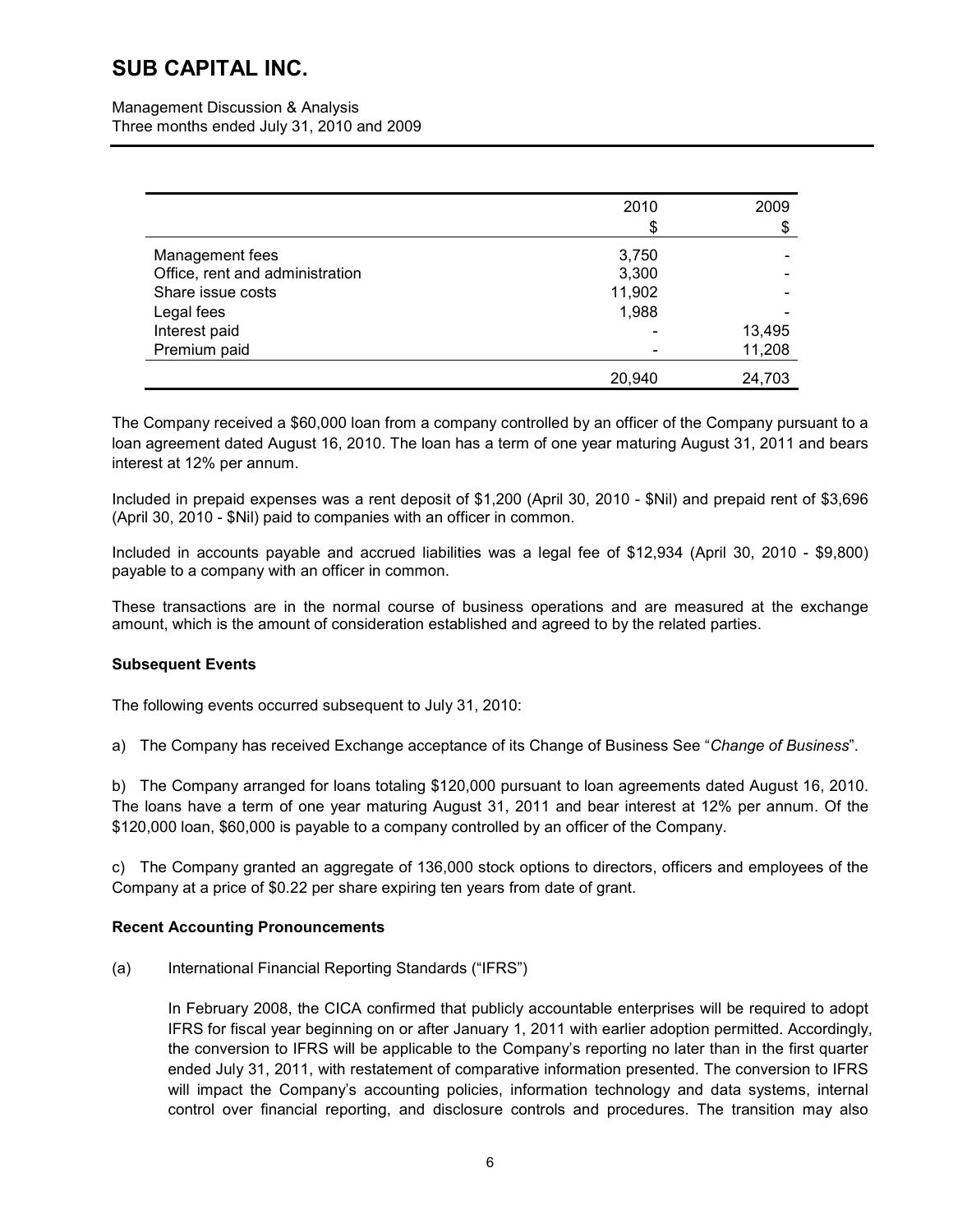impact business activities, such as foreign currency activities, certain contractual arrangements, capital requirements and compensation arrangements.

The Company has completed a preliminary assessment of how each IFRS standard impacts the financial statements. It was initially determined that the area of accounting difference that will likely be impacted based on existing IFRS will be impairment of assets and the initial adoption of IFRS under the provisions of IFRS 1 "First-Time Adoption of IFRS". In addition, the Company anticipates a significant increase in disclosure resulting from the adoption of IFRS and is continuing to assess the level of disclosure required.

#### (b) Business Combinations

CICA Handbook Section 1582, "Business Combinations", replaces Section 1581, "Business Combinations", and provides the Canadian equivalent to International Financial Reporting Standards ("IFRS") 3 – "Business Combinations". This applies to a transaction in which the acquirer obtains control of one or more businesses. Most assets acquired and liabilities assumed, including contingent liabilities that are considered to be improbable, will be measured at fair value. Any interest in the acquiree owned prior to obtaining control will be remeasured at fair value at the acquisition date, eliminating the need for guidance on step acquisitions. Additionally, a bargain purchase will result in recognition of a gain and acquisition costs must be expensed. . Early adoption is permitted. The Company does not expect to adopt this standard prior to January 1, 2011, at which time it expects to adopt the equivalent IFRS standard.

(c) Consolidations and Non-Controlling Interests

Section 1601, "Consolidated Financial Statements", and Section 1602, "Non-Controlling Interests", replace Section 1600, "Consolidated Financial Statements". Section 1601 establishes standards for the preparation of consolidated financial statements. Section 1602 establishes standards for accounting for a non-controlling interest in a subsidiary in consolidated financial statements subsequent to a business combination. It is equivalent to the corresponding provisions of IFRS standard, IAS 27 (Revised), "Consolidated and Separate Financial Statements". The Sections apply to interim and annual consolidated financial statements relating to fiscal years beginning on or after January 1, 2011. Earlier adoption is permitted as of the beginning of a fiscal year. The Company does not expect to adopt this standard prior to January 1, 2011, at which time it expects to adopt the equivalent IFRS standard.

### **Financial Instruments and Other Instruments**

The Company manages its exposure to financial risks, including foreign exchange risk and interest rate risk, based on a framework to protect itself against adverse rate movements. All transactions undertaken are to support the Company's ongoing business and the Company does not acquire or issue derivative financial instruments for trading or speculative purposes. The Company's Board of Directors oversees management's risk management practices.

As at July 31, 2010, the Company's financial instruments consist of cash and cash equivalents, amounts receivable, deposits, and accounts payable and accrued liabilities.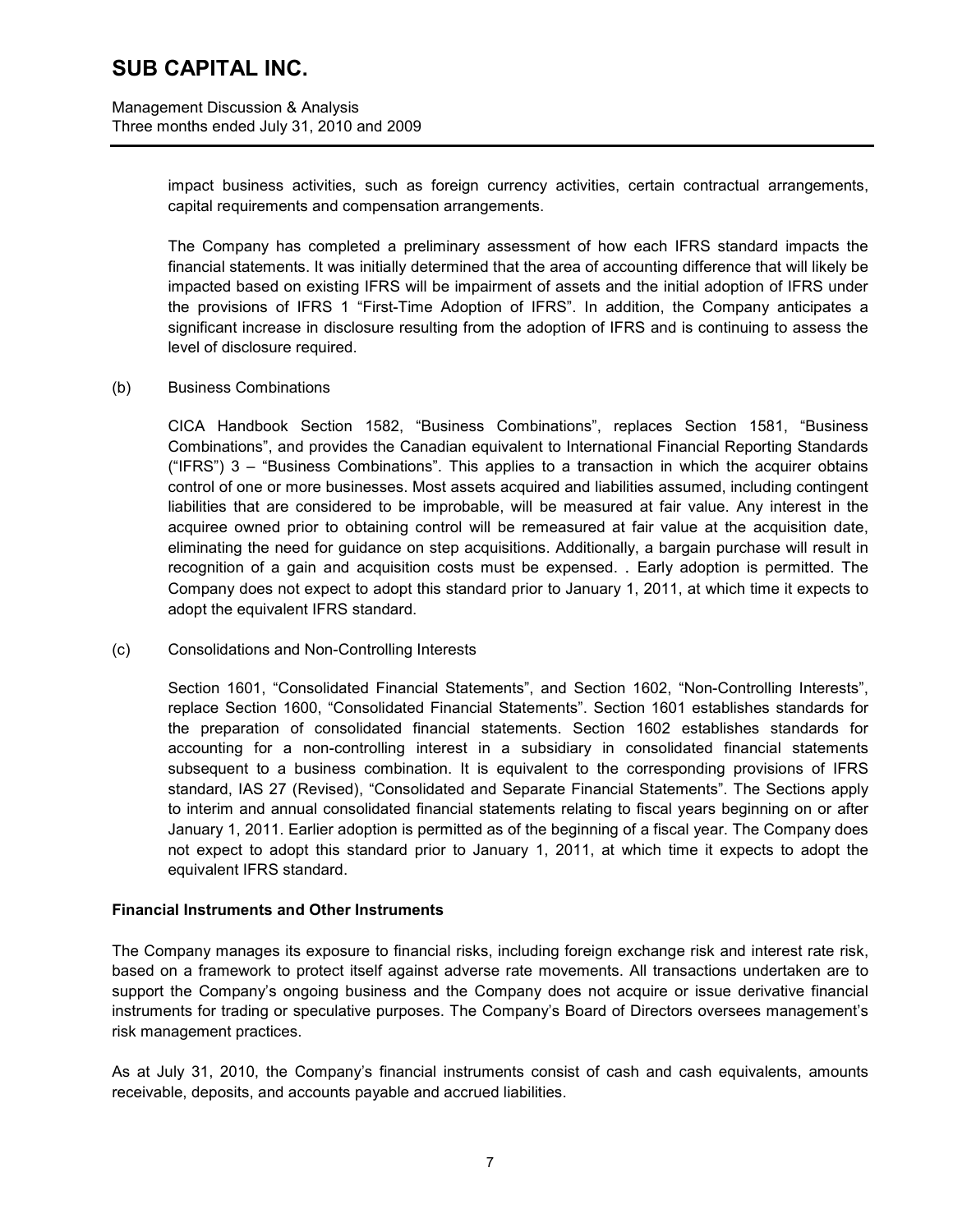Management Discussion & Analysis Three months ended July 31, 2010 and 2009

The risk exposure is summarized as follows:

#### **a) Interest Rate Risk**

Interest rate risk is the risk that the fair value of future cash flows of a financial instrument will fluctuate due to changes in market interest rates. The Company's cash and cash equivalents attract interest at floating rates and have maturities of 90 days or less. The interest on cash and deposits is typical of Canadian banking rates, which are low at present and the conservative investment strategy mitigates the risk of deterioration to the investment. A change of 100 basis points in the interest rates would not be material to the financial statements.

#### **b) Credit Risk**

Credit risk is the risk that one party to a financial instrument will fail to discharge an obligation and cause the other party to incur a financial loss. Financial instruments that potentially subject the Company to credit risk consist of cash and cash equivalent and amounts receivable. The Company has reduced its credit risk by investing its cash equivalents in guaranteed investment certificates with a Schedule 1 Canadian chartered bank. Also, as the majority of its receivables are with the Governments of Canada in the form of goods and services tax recoverable, the credit risk is considered minimal.

### **c) Liquidity Risk**

Liquidity risk is the risk that the Company will not be able to meet the obligations associated with its financial liabilities. At of July 31, 2010, the Company had enough funds available to meet its financial liabilities and future financial liabilities from its commitments through the end of fiscal 2011. The Company handles liquidity risk through the management of its capital structure.

In the management of capital, the Company includes the components of shareholders' equity, as well as cash.

The Company's objectives when managing capital are: to safeguard its ability to continue as a going concern; to pursue the development of a business interest; and to maintain a flexible capital structure which optimizes the cost of capital within a framework of acceptable risk.

The Company manages the capital structure and makes adjustments to it in light of changes in economic conditions and the risk characteristics of the underlying assets. To maintain or improve its liquidity, the Company will have to issue new shares, issue new debt, or, acquire or dispose of assets all in the effort to optimize liquidity by raising or conserving cash.

The Company is dependent on the capital markets as its sole source of operating capital. Its capital resources are largely determined by the strength of the junior resource markets and by the status of the Company's projects in relation to these markets, and its ability to compete for investor support of its projects.

The Company has no debt and is not subject to externally imposed capital requirements.

There were no changes in the Company's management of capital during the three months ended July 31, 2010.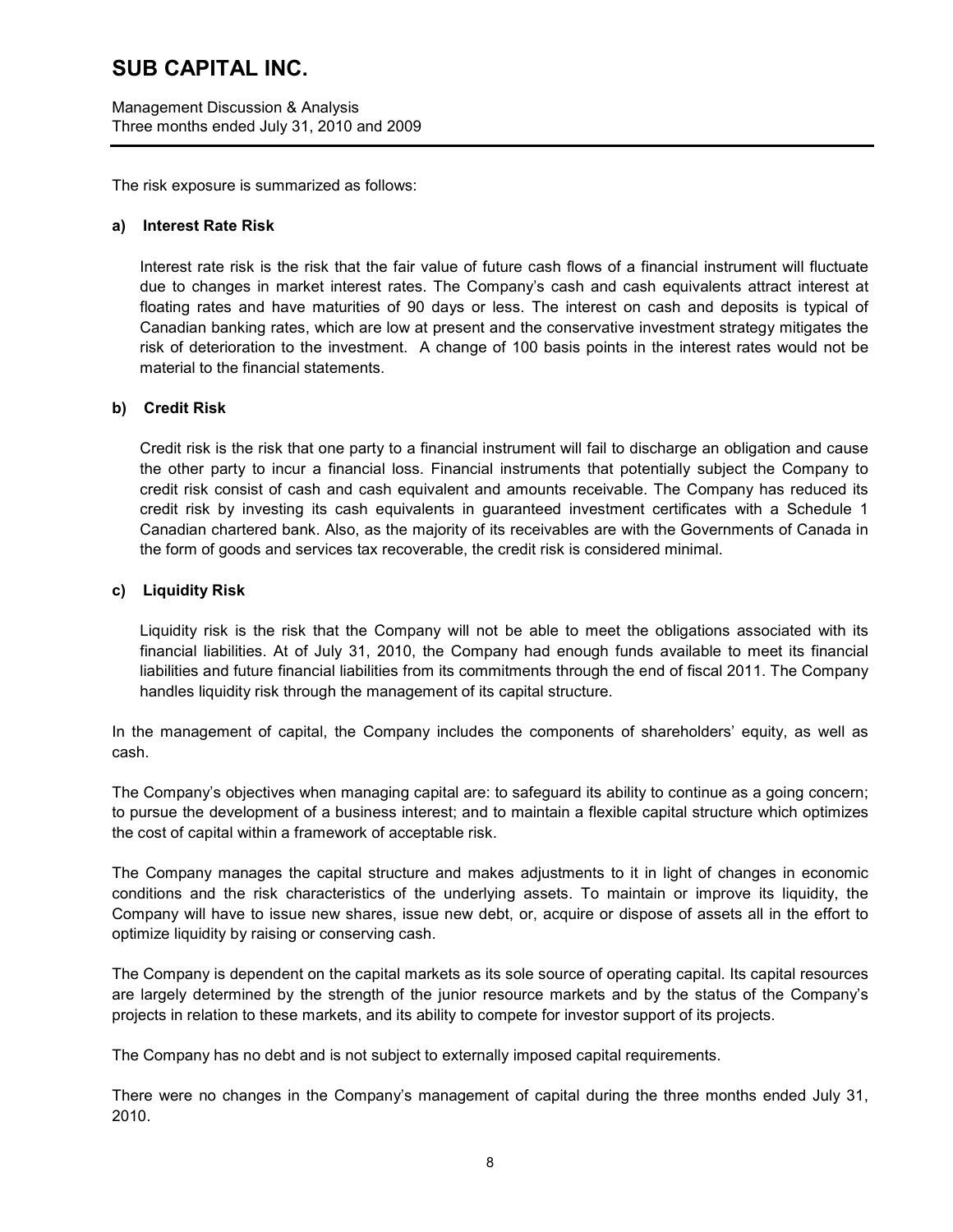Management Discussion & Analysis Three months ended July 31, 2010 and 2009

#### **Controls and Procedures**

Disclosure controls and procedures ('DC&P') are intended to provide reasonable assurance that information required to be disclosed is recorded, processed, summarized and reported within the time periods specified by securities regulations and that information required to be disclosed is accumulated and communicated to management. Internal controls over financial reporting ('ICFR') are intended to provide reasonable assurance regarding the reliability of financial reporting and the preparation of financial statements for external purposes in accordance with Canadian generally accepted accounting principles.

TSX Venture listed companies are not required to provide representations in their annual and interim filings relating to the establishment and maintenance of DC&P and ICFR, as defined in National Instrument NI 52- 109. In particular, the CEO and CFO certifying officers do not make any representations relating to the establishment and maintenance of (a) controls and other procedures designed to provide reasonable assurance that information required to be disclosed by the issuer in its annual filings, interim filings or other reports filed or submitted under securities legislation is recorded, processed, summarized and reported within the time periods specified in securities legislation, and (b) a process to provide reasonable assurance regarding the reliability of financial reporting and the preparation of financial statements for external purposes in accordance with the issuer's GAAP. The issuer's certifying officers are responsible for ensuring that processes are in place to provide them with sufficient knowledge to support the representations they are making in their certificates regarding absence of misrepresentations and fair disclosure of financial information. Investors should be aware that inherent limitations on the ability of certifying officers of a venture issuer to design and implement on a cost effective basis DC&P and ICFR as defined in NI 52-109 may result in additional risks to the quality, reliability, transparency and timeliness of interim and annual filings and other reports provided under securities legislation.

### **Summary of Outstanding Share Data**

Authorized and issued common shares:

(a) Authorized:

Unlimited number of common shares without par value.

(b) Issued and fully paid:

|                                               | Number of Shares | Amount          |
|-----------------------------------------------|------------------|-----------------|
| Balance, April 30, 2009                       | 3,118,498        | \$<br>3,553,483 |
| Common shares issued for cash                 | 6,011,078        | 540,997         |
| Finder's fees                                 | 489,463          | 44,051          |
| Share issue costs                             |                  | (71, 051)       |
| Balance, April 30, 2010                       | 9,619,039        | 4,067,480       |
| Common shares issued for cash                 | 805,001          | 72,450          |
| Finder's fees                                 | 80,500           | 7.245           |
| Share issue costs                             |                  | (19, 147)       |
| Cancellation of escrow shares                 | (109,245)        | (42,931)        |
| Balance, July 31, 2010 and September 23, 2010 | 10,395,295       | 4,085,097       |